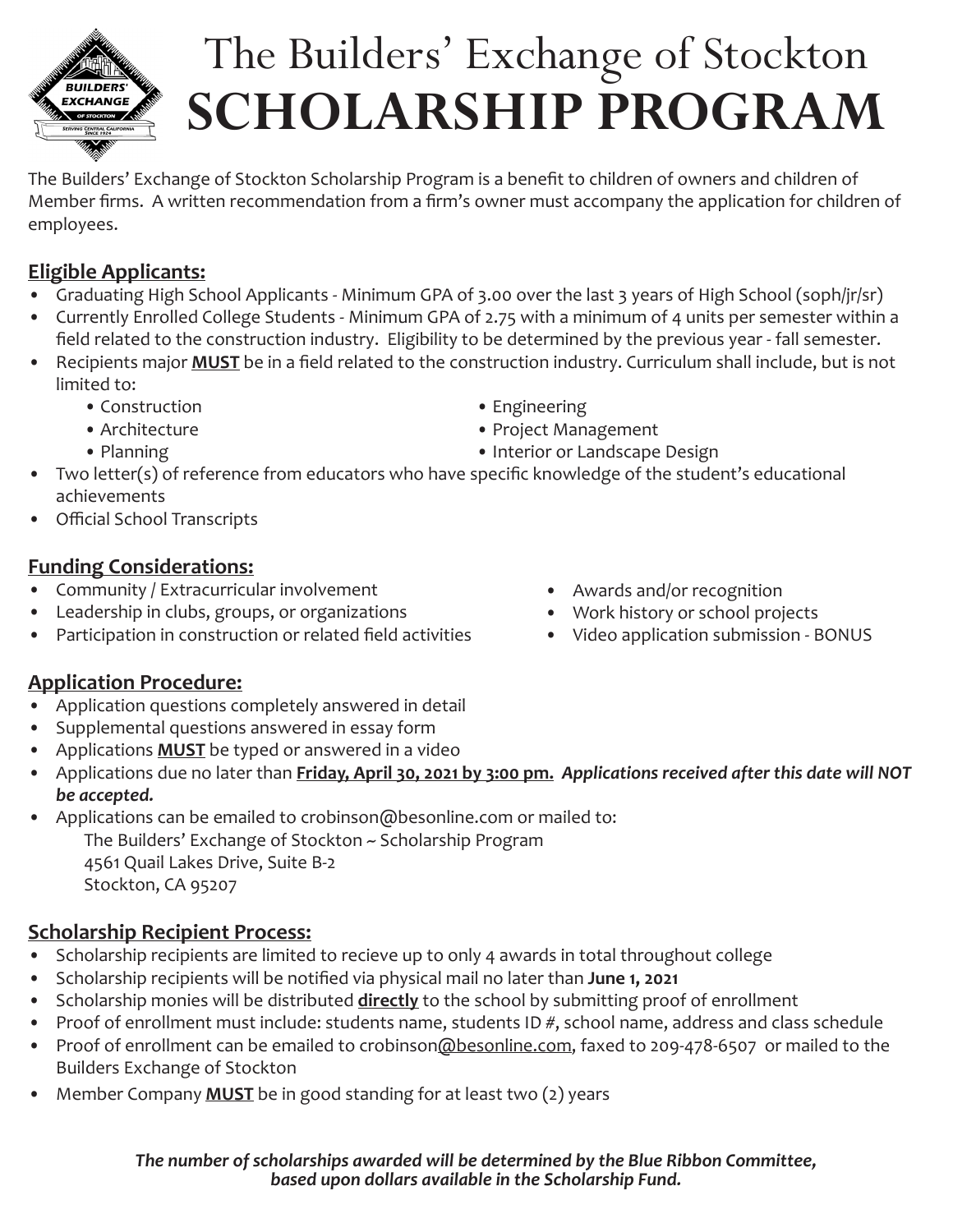# The Builders' Exchange of Stockton **EXCHANGE SCHOLARSHIP APPLICATION**

Applications due no later than **Friday, April 30, 2021 by 3:00 pm.** *Applications received after this date will NOT be accepted.*

#### **APPLICANT INFORMATION:**

| My parent is:<br>T Owner of Member Firm T Employee of Member Firm*<br>*A written recommendation from a firm's owner must accompany the application from children of employees. |  |  |
|--------------------------------------------------------------------------------------------------------------------------------------------------------------------------------|--|--|
|                                                                                                                                                                                |  |  |
|                                                                                                                                                                                |  |  |
| What vocational/trade school, junior college, college or university do you plan to attend in the fall:                                                                         |  |  |
| <b>APPLICANT INVOLVEMENT:</b>                                                                                                                                                  |  |  |
|                                                                                                                                                                                |  |  |
|                                                                                                                                                                                |  |  |
| List all community service / involvement you have experiences in during the last four years:                                                                                   |  |  |
|                                                                                                                                                                                |  |  |
| List work history or any school-related projects that are relevant to the scholarship: _______________________                                                                 |  |  |
| <b>SUPPLEMENTAL QUESTIONS:</b>                                                                                                                                                 |  |  |

#### *Please complete the following Supplemental questions in essay form. Must be typed or submitted by video (BONUS)*

- 1. Describe your current coursework and how your future coursework will help to fulfill your desired professional future in construction and/or similar field? (*500 words max*)
- 2. What experiences have contributed to your desire to enter and pursue this field of study? (*500 words max*)
- 3. Please describe your future personal and professional goals. (*500 words max*)
- 4. What one thing are you passionate about (other than construction/related field) and why? (*500 words max*)